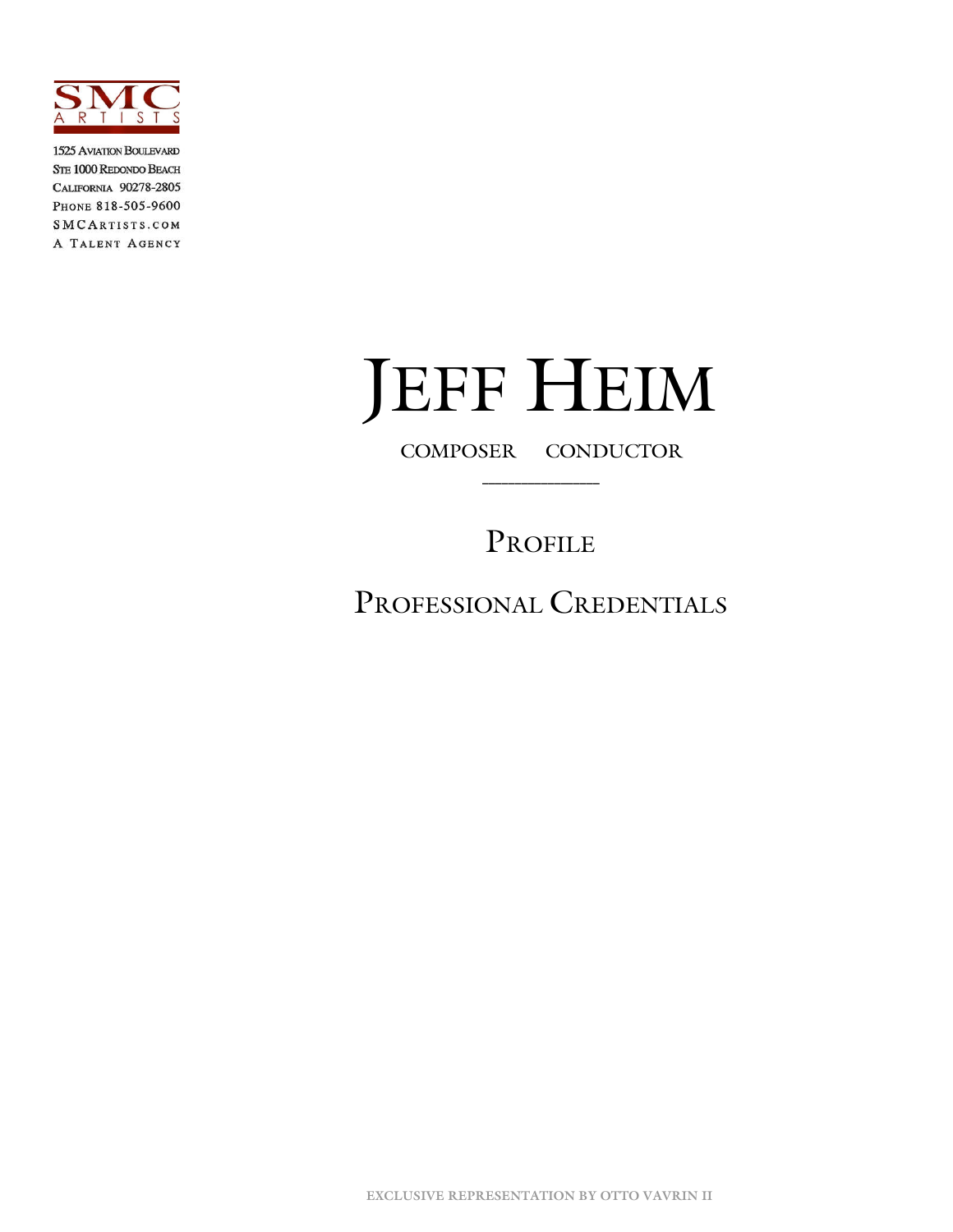

1525 AVIATION BOULEVARD **STE 1000 REDONDO BEACH** CALIFORNIA 90278-2805 PHONE 818-505-9600 SMCARTISTS.COM A TALENT AGENCY

## JEFF HEIM



From the upper northeast of the United States to base camps of Himalayan peaks and Mount Everest, to Machu Picchu, to the lush green countryside of Brazil, Jeff Heim has found immense inspiration for his work, from not only the history and geography, but also from the indigenous people of foreign lands.

Jeff Heim is an international, award-winning composer for film & Television and video games. A native of the Greater Boston Area, he trained in music composition at the University of New Hampshire (UNH). An early accomplishment was his music in the

popular educational kids' game, "Poptropica," which has over 500 million registered users worldwide. His music repertoire has since expanded considerably.

Influenced by his mother's flute playing and his father's trombone playing (including an affinity for Stravinsky, Mahler and Holst), Jeff began piano at eight and trombone at ten. He composed his first piano piece, "Prelude in C," at 11.

In high school, he was introduced to Finale notation software, and became addicted to advancements in music technology. In college, a colleague, and now fellow noted composer, David Orr, introduced Jeff to Cubase midi sequencing software. That was the turning point in the manner he composed music.

Jeff discovered his passion for film scoring early on at UNH, while collaborating online with several students from New York University's Tisch School of the Arts, one of the premier film programs in the world. He continues to work with many of these same fine directors and producers today.

> *"I was especially inspired by the music behind my favorite films, often re-watching films just to hear the music again (Star Wars, Lord of the Rings, Jurassic Park, among others). The biggest reason I pursued music is because I was really good at it, and it was an escape from reality. It carried my imagination to faraway places, and helped free my mind…and my creativity."*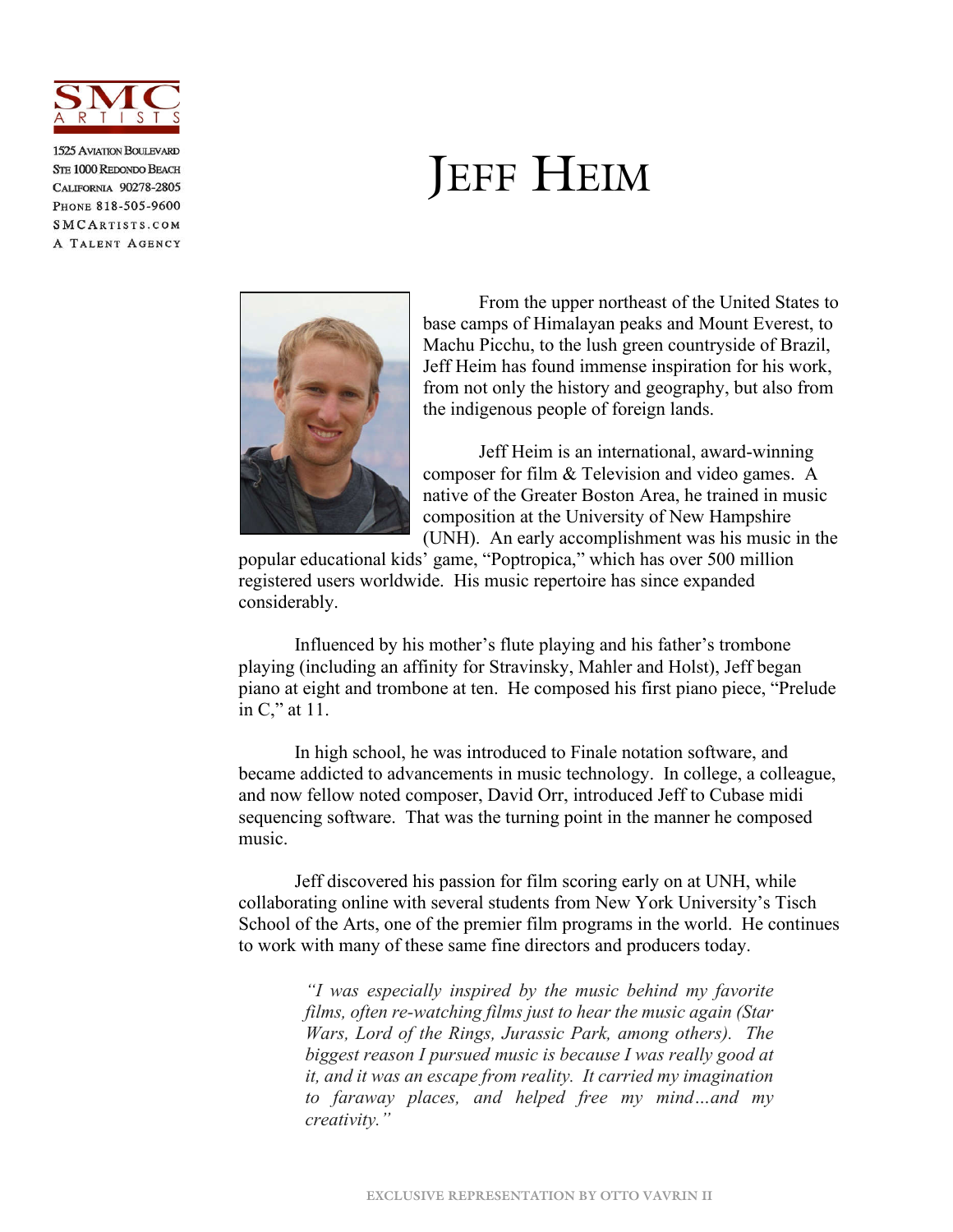

And, beyond film scoring, Jeff has created a repertoire of classical and contemporary compositions that he has both performed, and had performed, with various sized ensembles, from solo artists to symphony orchestras and live theatre. He has also recorded and produced soundtrack albums and single releases. Such work has brought Jeff considerable, international exposure and acclaim.



Jeff and his wife, Anieli Gaverio Mantello

—who has taught him everything he knows about Brazilian music and dance are residents of Westborough, Massachusetts.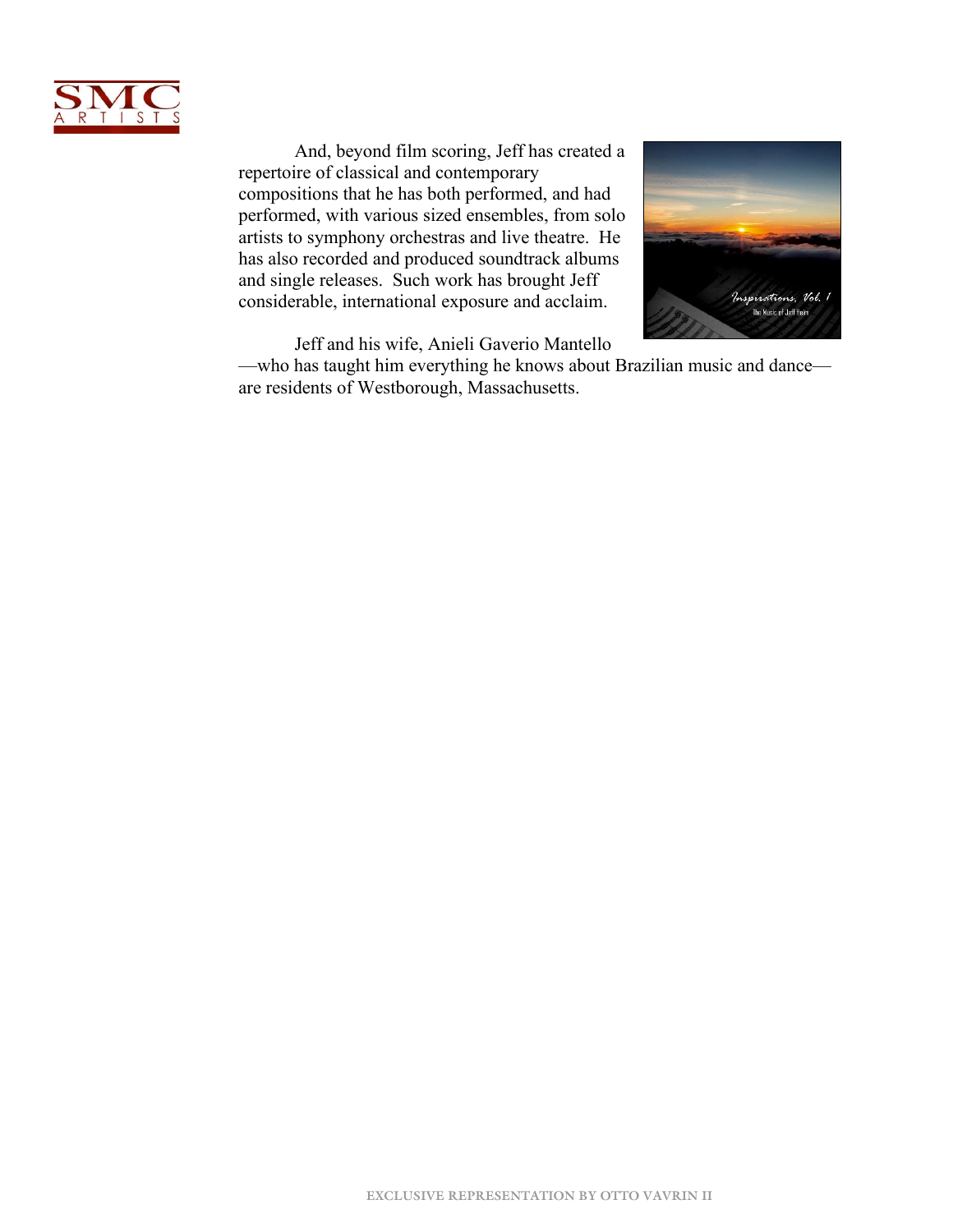

**1525 AVIATION BOULEVARD STE 1000 REDONDO BEACH** CALIFORNIA 90278-2805 PHONE 818-505-9600 SMCARTISTS.COM A TALENT AGENCY

## **JEFF HEIM**

#### COMPOSER CONDUCTOR

#### **[www.JeffHeim.net](http://www.jeffheim.net/about) JeffHeim88@gmail.com**

Greater Boston Area, USA

 Citizenship: United States Brazil (RNE) Fluent in English and Portuguese

**[Original Soundtrack Sampler](http://www.jeffheim.net/music)** 

#### **INDUSTRY RECOGNITIONS**

**Craft Award for Original Score**

*Secondary Education* (Jon Truei, dir.), Breads of Finland Pictures First Run Festival, Wasserman Awards, Tisch School of the Arts, New York University

#### **Best Soundtrack and Main Theme**

*Poptropica: Monster Carnival*, Jeff Kinney Group Poptropica Fan Award

#### **The Young Ones – Craft in Motion Award**

The Novice (Alejandra Alvarez, Courtney Scriven, co-dirs., Jeff Heim, Composer) School of Visual Arts BFA Computer Art, New York

#### **MOTION PICTURES**

BULLIES (Soundtrack) Daniel Bydlowski, dir.

EEGI KHONGUL, PART 2 (Soundtrack) OC Meira (Oinamcha Meira), dir. IPAK Films Production / Manipur Pictures Rakesh Naorem, prod.

THE MAILBOX Louis Yin, dir.

School of Visual Arts, New York

NT Films Ming-Yoi Ng, Kim Ng, prods.

SALERNUM GLADEO 2015 Vincenzo Ceccarelli, dir.

Lone Wolf Pictures

FLASH Julian Cohen, dir.

Benjamin Kiyoshi, Dilek Ince, Shelbi Jay, prods.

Storycom Vymay Wang, prod.

THE NOVICE (Animation) Alejandra Alvarez, Courtney Scriven, dirs./prods.

HILING KO SANA… (Soundtrack) Juleo Castrence, Bryce Cataran, dirs.

Cevi3D Dante and Ivan Ceccarelli, prods.

ARK (Soundtrack) Matthew Thomas, dir./prod.

THE ARBORLIGHT **Phillip Harvey, Kevin Harvey, dirs.** Harvey Brothers Collin Joseph Neal, Erin Neal, prods.

Rocket Boy Productions **Figure 2** and  $\alpha$  Jonathan Qualtere, prod.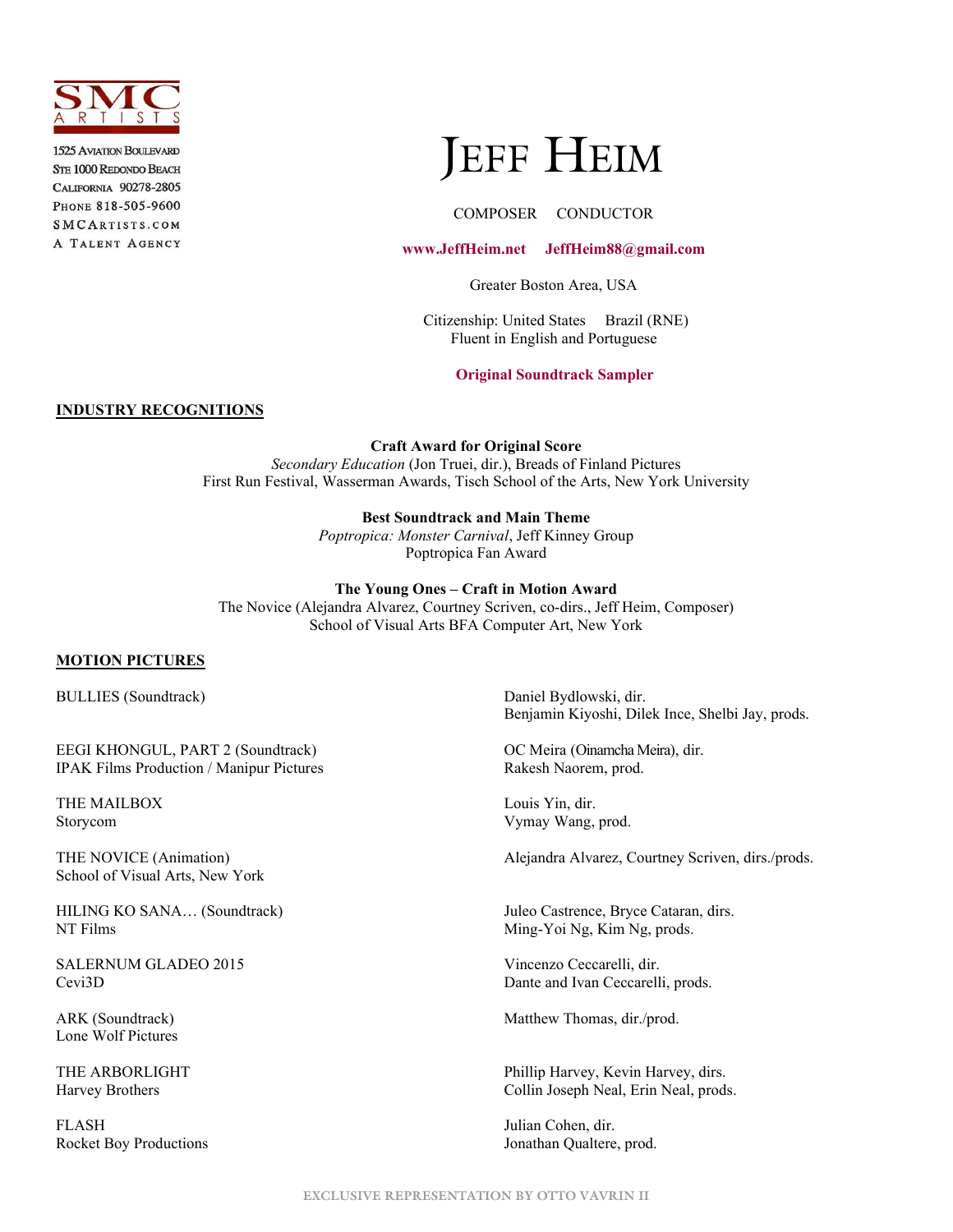DREAMTOWN (Animation, Soundtrack) Rik van der Linden, dir./prod. Eoniria Entertainment / TMUnderground

CAUGHT Bruce X. Li, dir. Verta Facundia Productions / Stroke of Kiwi Pictures Julian Cohen, Jonathan Qualtere, prods.

THE ARBORLIGHT – BEHIND THE SCENES Phillip Harvey, Kevin Harvey, dirs. Harvey Brothers Collin Joseph Neal, Erin Neal, prods.

Harvey Brothers

SLEEPLESS NIGHTS (Soundtrack) Jey Nelson, dir. Studio Milk **Natasha Estelle**, prod.

SECONDARY EDUCATION Jon Truei, dir. Breads of Finland Pictures / Tisch School of the Arts, NYU Feliz Else, Frank Truei, prods.

AROUND THE WORLD (Claymation) Justin Guevarra, dir./prod. University of the Arts, Philadelphia

THE MAN WHO SHOT THE MOON (Animation) Aleson Ho, dir., Prod. Shot the Moon Productions

Keener-Pete Films

FRANK MCCUFF: POLICE FORCE VIGILANTE Alexander J. Diaz, Jon Truei, dirs./prods. McCuff Productions

WHAT EVER HAPPENED TO AMELIA EARHART Jon Truei, dir./prod. Breads of Finland Pictures

WHEELCHAIR TANGO Jon Truei, dir./prod. Breads of Finland Pictures

UNKNOWN CALLER (Soundtrack) Remy Lammers, dir.

THE LEGEND OF HUNTINGTON HILL Mina Baban, dir./prod.

TRUE ACCOUNTS OF THE SUPERNATURAL Jon Truei, dir./prod. Breads of Finland Pictures

SLEIGHT OF HAND Justin Ayers, dir./prod. Sleight of Hand Production

FRAGILE GLOBE (Animation, Soundtrack) Jak Lester, dir./prod. Newgrounds

FLIES ON A WALL (Animation) Sam & Peter Foster, dirs./prods. Oddball Studios

CAPTAIN VIOLENCE (Animation) Various, dirs./prods. Sorbitol

THE GREENSPAN Phillip Harvey, Kevin Harvey, dirs./prods.

BAILEY Mina Baban, dir. Baban Films **Paolo Testorini, prod.** Paolo Testorini, prod.

PENDENCY (Soundtrack) Dan Keener, Petey Pete, dirs./prods.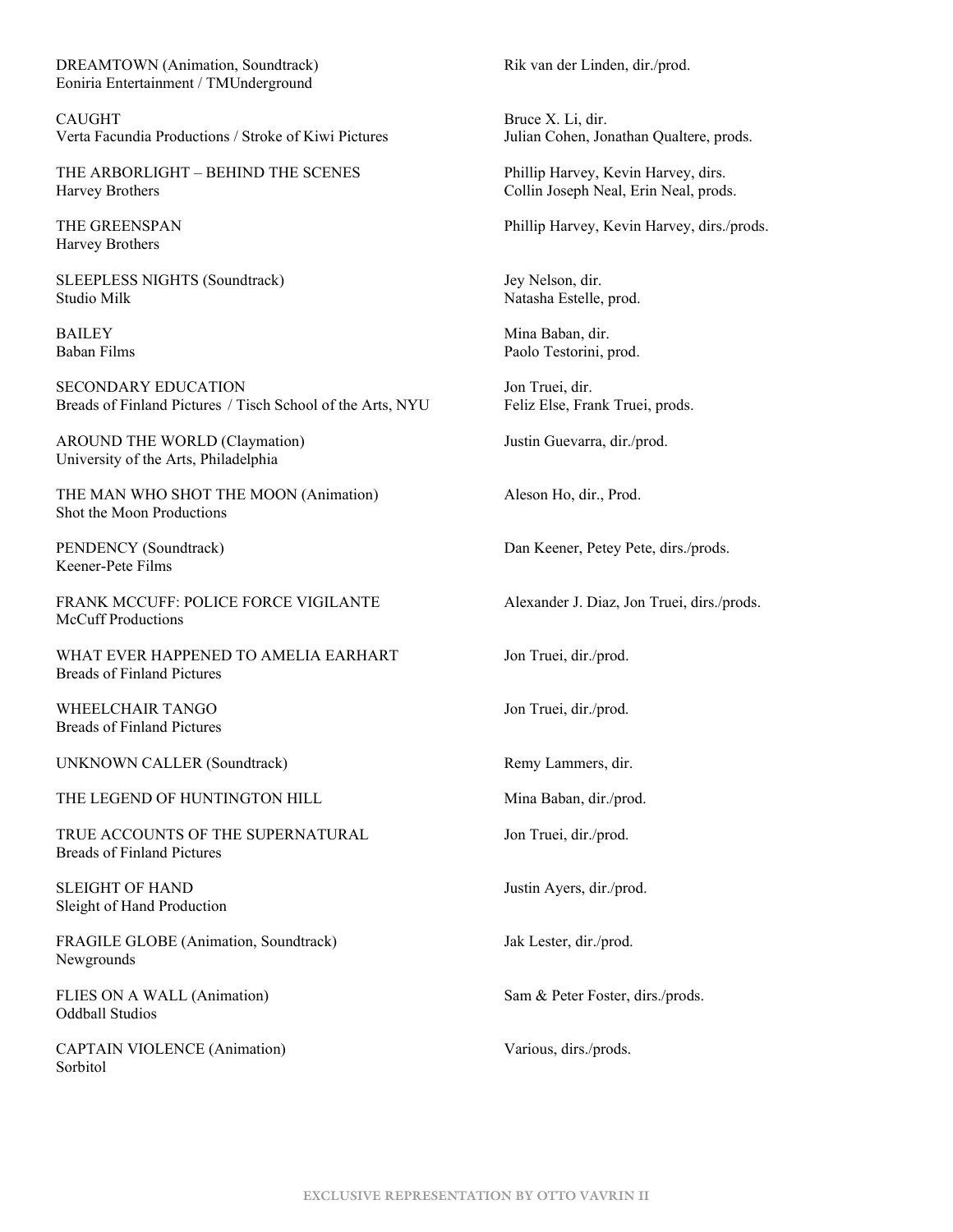#### **TELEVISION – TELEFILMS, SERIES, WEB SERIES**

LIFE LINE (Multiples) Lorenzo Bartalucci, dir. Lab Studios Sören Sinz, prod.

HACKING THE WILD (Soundtrack, Multiples) Ari Mark, Craig Durkin, prods. Ample Entertainment

GAMER'S GENERATION (Multiples) Tom Sun, Jon Truei, dirs. Pandatron Tom Sun, prod.

AWKWARD ANIMAL (Multiples) Dennis Fries, Jon Truei, dirs./prods. The Elephant Den / Wong Fu Productions

JACK HANNA'S WILD COUNTDOWN (Soundtrack, Multiples) Various, dirs. Spectrum Productions Elaine Pugoliese, Shelby Redfield, Chris Bauman, prods.

STEEL WULF: CYBER NINJA (Multiples) Young-H. Lee, dir./prod. Fluid Robot Studios

LUCKY DOG (Soundtrack, Multiples) Various, dirs. Ampersand Media / HULU Brandon McMillan, prod.

PAYAME AFGHAN TV (Multiples, Soundtrack) Various, dirs. Speenay Khaberay / Sokhan-e-Oryaan Various, prods.

RED BULL SIGNATURE SERIES (Soundtrack) Brett Danzer, prod.

BAD GIRL'S CLUB (Soundtrack, Multiples) Various, dirs.

BEST INK (Soundtrack, Multiples) **Ian Stevenson**, dir. Bunim-Murray Productions / Oxygen Network David Rock, Ryan Crow, prods.

AMERICAN DIGGER (aka SAVAGE AMERICAN DIGGERS) (Soundtrack, Multiples) Jonathan Haug, dir. Gurney Productions / Spike TV **Erik Bartik, Daniel Calin, prods.** 

C-NEWS (Main Title) Various, dirs. CNewsMedia, Karnataka, India Various, prods.

MONSTER MAN (Soundtrack, Multiples) Jonathan Haug, Hisham Abed, dirs.

AWAKENING (Soundtrack) (Pilot) David Von Ancken, dir.

SRI LANKA TELEVISION MAGAZINE (Multiples) Various, prods. ITN Sri Linka

HOLLYWOOD BREAKTHROUGH (Theme) Danielle Tillis, prod. Danielle Tillis Productions

ONE NEW MAN IMMERSION (Soundtrack) Curt Landry, dir./prod. Curt Landry Ministries

BOOKSPRINT EDITIONI (Soundtrack, Multiples) Various, dirs. TRM TV Palermo Various, prods.

Bunim-Murray Productions Glen Carrano, Sasha Alpert, Neena Nrjad, prods.

Gurney Productions / SyFy Channel Alexandra LoCastro Grant, Marguerite Henry, prods.

Awakening Films Carolyn Bernstein, Todd Cohen, Glenn Davis, prods.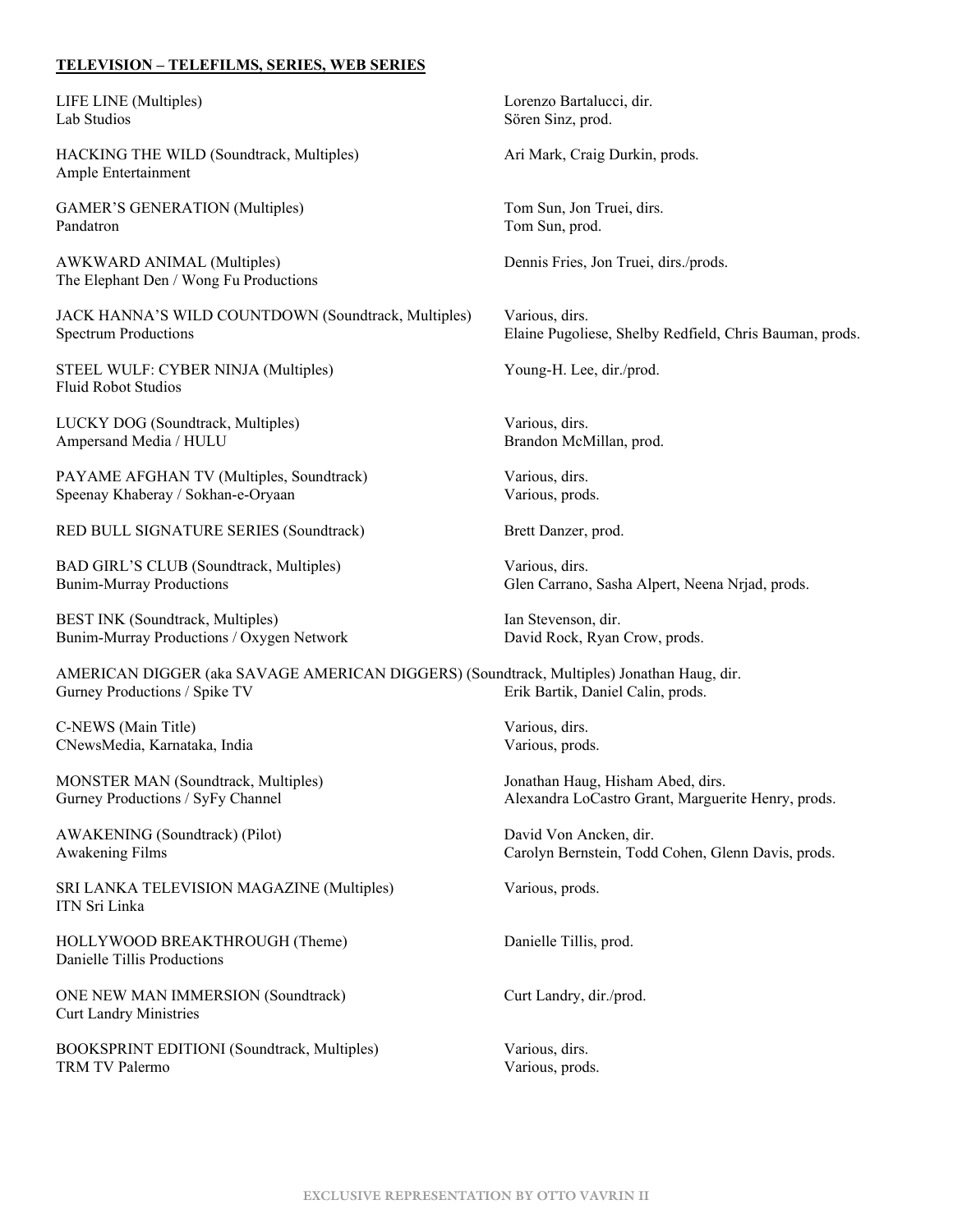#### **FILM & TELEVISION DOCUMENTARIES – SOUNDTRACK**

A LOOK BACK AT 2015, ZE Films A YEAR IN MOTION, Rune Monsen, dir./prod. ABHA FESTIVAL 33, SOUTH SOIREE, Shamoos TV AITUTAKI, COOK ISLANDS, Ron Spohn, dir./prod., Look Before You Book Tours ALMA GEMELA TE RECONOCERÉ NUESTRO VIAJE COSMICÓ, Amazona Mori AMAZING ELAFONISOS ISLAND, Sky Film, Maureen Castle Tusty and James Tusty, dirs./prods. AMAZING NORWEGIAN BLISS FLOAT OUT, Various, prods., Inselvideo AMBER VALLEY, Justin Brown, dir./prod. ANCIENT FOREST OF PANAMA ROCKS, David Niedbala ANGOLA CONTENT PRESENTATION, Gil Falcao, Ipworld Capetown ANTHEM 2019, THE BILL AND MELINDA GATES FOUNDATIOM, Phillip Harvey, Kevin Harvey, drs./prods. APPLIED ENERGISTICS 2, BevoLJ BADMITTEN EUROPE CONFEDERATION BEST EUROPEAN MALE PLAYER OF THE YEAR 2014, BECV Productions BASKIN COLLECTION, Paralax Pictures, Paul Odgren, dir./prod. BECOME A CHAMPION: WHY THE RUSSIONS DID NOT FLY TO THE OLYMPICS, Sverdlovsk Film Studio BELLASNOVA, Trevor Lee Films BIG TY ROSS: HOW BAD DO YOU WANT IT?, Ross Media BILRISINIZMI USAQLAR?!, Naxivan Televiziyasinin, Various prods. BUILDING BRIDGES, Liberate Media CAPETOWN PRESENTATION SERVICES, Gi Falcao CLOUD SEEDING "STORY OF LIFE, Mohammed Mustafa, dir., National Ctr. for Meteorology and Seismology, UAE COMORILE DIN NORDUL MOLDOVEL, Skydrive and The Initiative Group

DANDELION FLOWER TIME LAPSE, Manuel Peterson, dir./prod. DATA VISUALIZATION: CHANGES IN COMMODITY EXPORTS OF G20 COUNTRIES DER RÖMER ERWACHT, Kempten Tourismus DIVING IN MOOREA, mzdkTV, Mazdak Radiania, dir./prod. DJ ORISKA'S "WELCOME TO MY WONDERLAND," D.J. Oriska, prod., Les Duplex (Paris) DRONE DA MONTANHA: PEDRO SELADA, BRAZIL, Samuel Oscar, dir./prod. EASTFORK FLYBOYS 2015, Mike Zimmerman, dir./prod. EGYPT: ABU SIMBEL, Carpe Diem Productions ELAFONISOS, Sky Film EN PERSONA WITH JULIAN MARINOV (Multiples), Burgos, Bulgaria ETANGS DE LA BALLASTIERE, ST. DIZIER, Christian Lambert, dir./prod. FACES OF ICELAND, Peter Stulz, Thomas Posselt, prod., Xoio FELLOWSHIP OF TOURING, PARTS I-III, Robert Fernatt, dir./prod. FIGHTS 2017, Sohag Hasan, dir., S.A.N. Multimedia FIGHTING CUBA'S BOXING BAN, New Yorker Video, Ora Dekornfeld, dir./prod. FILM, ARTS, MUSIC AND ENTERTAINMENT (F.A.M.E.) AWARDS, Murendeni AfreeCa, dir./prod., TV AfreeCa

GATEWAY TO THE GANGES, Brandon Li, dir./prod. GREAT THEATRE AT LÓDZ: THIS IS OUR ART, Mitsubishi Electric, prod., Studio Filmowe Imagine / Mitsubishi Electric GREEN BASHKIRA 2019 GAFURIAN DISTRICT, Various prods. HAFORI DITRICT, Artur Gafarov, prod. HELLO MOSCOW!, Nick Gulay, dir./prod., GulayFilms HOUSTON FLOOD OF 2016, Michael Lin, dir./prod. ICARO SPORTS: CALCIO.BASKET, ICARO TV, Romagna (Italy) ICELAND 4K, Thomas Fuchs, dir./prod., Fuchs Productions INVERMOOI, VOLS. 1 & 2, Kobus Nieuwenhuys, dir./prod., Scarlet Studio ISOLA DEL FUOCO (ISLAND OF FIRE), Daniel Haussmann, dir./prod., Haussmann Visuals ITATIAIA NATIONAL PARK TIME LAPSE – MAKING OF, Marcius Clapp, dir./prod., Carvana Time Lapse ITATIAIA NATIONAL PARK TIME LAPSE, Marcius Clapp, dir./prod., Carvana Time Lapse JOHN BURTIN: PRAY, TRAIN, BURN, The Lab University, John Burton, dir./prod. KAPOSVAR – CINEMATIC DRONE 4K, Kószo Andráz (Hungary) KATIA CROCCHIANTI DA CASA SAN REMO 2020, BookSprint Edizioni KULTUR ODER SPORT?, Kempten Tourismus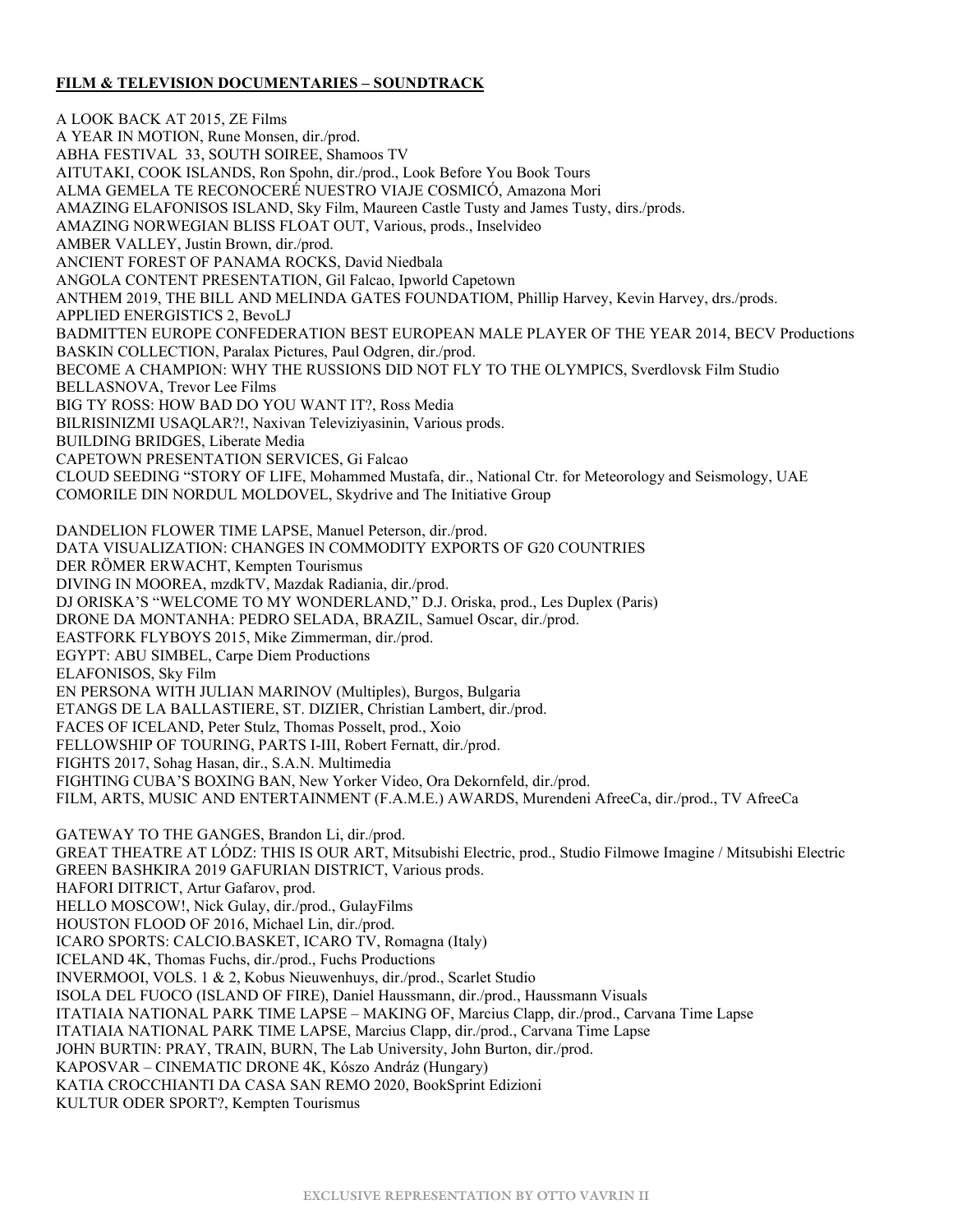MALDIVES UNDERWATER, Eunjae Im, dir./prod., EJ Labs MALELDO KAPAMPANGAN – HOLY WEEK IN PAMPANGA, Ian James Sigua, dir./prod. (Philippines) MAVERICK'S INTERNATIONAL SURF CONTEST HIGHLIGHTS, Michael Bonocore, Chris MacAskill, prods., SmugMug MEMORIES OF AUSTRALIA, Mai Huing, dir./prod. MERMAIDIA, THE LOST WORLD, 519 Studios, London MGBCore 51, Bruits Studio MOTIVATION CROSSFIT, ARMY WORKOUT, Laam, dir./prod. MOUNT TABAYOC HIKE 360, Jerson Pikes, prod. MULTIPLA – ANGOLA, Cape Town Presentation Services MYANMAR IN ULTRA-HD, Patrick Harshman, Tim Warren, dirs./prods., Harmonic NADA ES LO QUE PARECE (NOTHING IS WHAT IT LOOKS LIKE), Morféa de Gea, Detras de lo Aparent / Alph Projects NEW SUEZ CANAL, SCZone (Egypt) NIKOLAEV ALUMINA PLANT (Ukraine), Alex Yankel, dir./prod. NIMALI TARANGIRE, Various prods., Porini Camps / Gamewatcher Safaris NORWAY – AN AERIAL FILM, Michael Matti, dir./prod., Michael Matti Aerial Films ONLY YOU CAN STOP BULLYING, Matthew Bish, dir./prod., New Edge Films OUR LABORATORY: LOS ALAMOS NATIONAL LAB, Terry C. Wallace, Jr., dir. Of operations PANAMA ROCKS, David Niedbella, prod. PELION ROCK CLIMBING, Kostas Klitsogiannis**,** dir./prod., Icarus Aerial Filming PHOTOYAGE: LE PLAISIR DE LA PHOTO ET DU VOYAGE (France), Various prods. PLANINAMA (MOUNTAINS), Tihomir Kovacevic, dir./prod., TV 777 (Croatia) PROCESIÓN DE LA "ENTRADA TRIUNFAL DE JESÚS EN JERUSALÉM" "LA BORRIQUITA, Horacio Albo, prod. PURITY, Ghiles b, dir./prod. READY, SET, ACTION (Multiples), Mathieu Fallara, dir./prod., Support Young Cinema RÜTLISCHWUR – "WILLIAM TELL" (1884), FREDERICK SCHILLER, Benjamin Aurel, prod. SACRAFICE OF MBAH KEMI, THE, Quis SAKIS TZIMAS THE WINDOW IN THESSALY, Astra TV (Greece) SAMSO, DENMARK, DRONE FLIGHT, Tautvydas Misiunas SCARBOROURH, WHITNEY AND YORK, AC Traveler SELEKSI MASUK PONPES WALISONGO SRAGEN GELOMBANG 3 TAHUN AJARAN 2018/2019, Wallsongo TV SPECIJALNA EMISUA, Sanzak Media SPLIT (CROATIA) FROM THE SKY, Boštjan Vučak, dir./prod., Studio Bora SME ONE ASIS AWARDS -SINGPORE 2011,2012, Brnas Ong, prod., APF Group Pte. Ltd. STARRY TIBET, Yuanzong Wang, dir./prod.

TASAR X2 TRAINING, Shelbyville Police Department TACHNISCHE HOCSCHULE GEORG AGRICOLA (Germany) THAILAND 2016, PART 2, Nikolai Rau, dir./prod. THIS IS WHAT THE INTERNET WAS MADE FOR, 2012 EDITION, M.V. Style THRONES OF SEMANA SANTA, Brandon Li, dir./prod., Unscripted TPRA GAZZETTA CHALLENGE 2016 – MASTER REGIONALE LIGURIA, Andrea Riva UNDERWATER MALDIVES EXPEDITION, Eunjae Im, dir./prod., EJ Labs VELIKO TARNOVO: IN THE HEART OF THE HISTORY, Kaloian Nikolov, dir./prod., Black Stamp VIDEO COPIADO DE DIVULGACIÓN CONSCIENTE, Carlos Sigg, dir./prod. VIVALDI IN ICELAND, Atle Mo, dir./prod., The Vivaldi

WILD TASMANIA: EPISODE 4 – WALLS OF JERUSALEM, Stoked for Saturday WINDOW IN THESSALY, Astra TV (Greece) WINTER IN CANADA 2017, Tim Sharifsoltani, prod. WINTER IN ICELAND 2020, Tim Sharifsoltani, prod. WOODLANDS HOSPITAL PLATINUM JUBILEE – LEGACY OF HEALING, Dr. Saptarshi Basu 1001+ PICTURES OF TRADITIONAL ARMENIAN CLOTHING, Iyavrik 200 JAHRE IN 6 MINUTEN, Technische Hocschule Georg Aricola 2013 NEW TAIPEI CITY – MERRY CHRISTMAS, H. Ray, dir./prod. 4a ETAPA PIT GAMENESS2015, WZ Film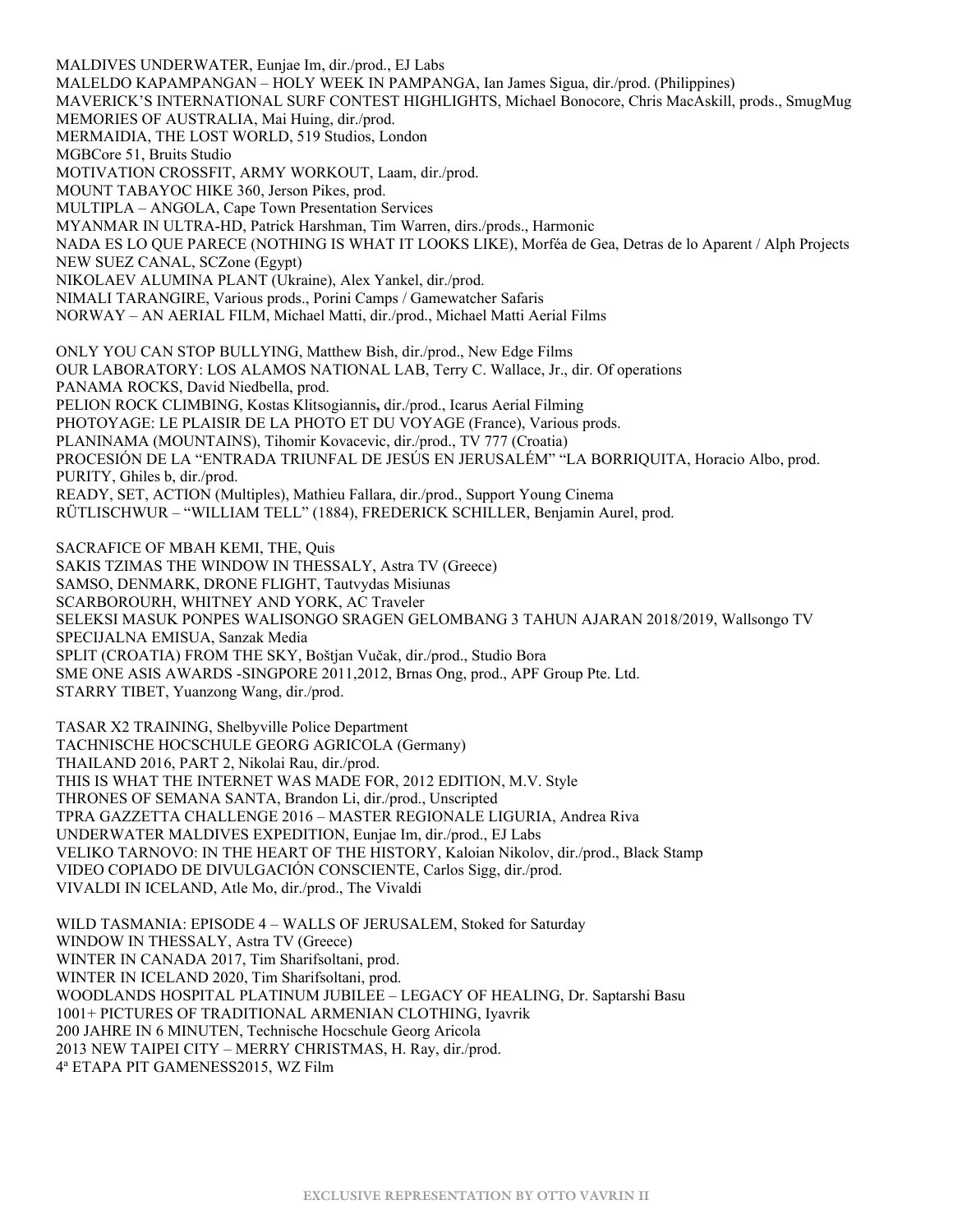#### **FILM, TELEVISION AND COMMERCIAL VIDEO PROMOTIONS**

#### *COMMERCIAL*

ACTING FOR FILM & TELEVISION, Acting Out Studios for Motion Pictures ATTILA 88 LAWN TRACTORS, In House (UK) BEST FISHING LURES 2019, Truscend BOOK PROMOTION: WAITING FOR TURKS, Novel by Zehnije Bulica, Sandzak Media (Serbia) BROSS PANELS (Automotive), Avenue Black COMERCIAL MORATO JOIAS, In House (Spain) DIARY OF A WIMPY KID: THE LONG HAUL, Tyson Burham, dir./prod., Jeff Kinney Group DIGITAL CINEMA PACKAGE, After Effects Project Files DON'T BE A STATISTIC – BRAZILIAN JIU JITSU FOR SELF-DEFENSE, Matthew Armstrong, dir./prod. DRACULAURA FACEUP TUTORIAL, Unniedolls

GALACTIC HOTDOGS: COSMOE'S WIENER GETAWAY, Tyson Burnham, dir./prod., StoryArc Media IRIDIMI INTERNATIONAL NETWORK, Alfred Sierra and the College of Architecture, Texas A&M University JETZT ZIEL WASSER TRINKEN, Wolfgang Christ LACIMBALI COFFEE, In House (Spain) LAYS – BRING HAPPINESS HOME, CHINESE NEW YEAR 2016, Jon Truei, dir., Radical Shanghai / The Elephant's Den LEADERSHIP NASHVILLE, Optimist International MADELINE HATTER EXTRA TALL EVERAFTER HIGH DOLL, Unnie Dolls MAGIC WORDS OPENER – CINEMA 4D TEMPLATES, Videohive MANNATECH CHEMICALS, In House (USA) MORRONI SUITS, Zach Law, dir./prod., Morroni Fino Toccare MOVIE TICKETS IN YOUR WECHAT WALLET, WePiao MY FIRST KIND, Kristen Harding, dir./prod., Kind Snacks

RED AND BLUE – 10 PARTICLE BACKGROUNDS, Videojive STORYARC MEDIA UNVEIL VIDEO, StoryArc Media UNNIE DOLLS, Kata, prod. VEGGIE STRAWS: HEIST, Jon Truei, dir./prod., Sensible Portions WEPIAO –MOVIE TICKETS IN YOUR WECHAT WALLET, Jon Truei, Dennis Fries, dirs./prods., The Elephant Den

#### *TRAILERS*

| ADVENTURE PIG, StoryArc Media                          | GREENSPAN, THE, (Additional Music), Harvey Brothers   |
|--------------------------------------------------------|-------------------------------------------------------|
| APPLIED ENERGISTICS 2, AlgorithmX2                     | HOWAIZEN REACTION, McCurly                            |
| ARBORLIGHT, THE, Faith vs. Fate Productions            | LIFE OF A DOUBLE AGENT (Literary, Xilibris Publishing |
| ARCHIVE OF THE SOUL GUARDIAN: THE SECRET CHORD         | MAILBOX, THE, Storycom                                |
| (Literary) Greenlight Press                            | POPTROPICA APP, Jeff Kinney Group                     |
| BULLIES, Daniel Bylowski, dir.                         | POPTROPICA GRAPHIC NOVEL, VOL. 1, Jeff Kinney Grp     |
| CAUGHT, Verta Fecundia Prods / Stroke of Kiwi Pictures | POPTROPICA WORLD LAUNCH, Jeff Kinney Group            |
| CHORD (Literary), Greenlight Press                     | POPTROPICA: REALMS, Jeff Kinney Group                 |
| CHOSEN AT NIGHTFALL (Literary), Jangada Publishing     | READY PLAYER ONE (Fan Trailer), Bruce X. Li           |
| DIM DIOLCH, Ffion Haf, dir.                            | <b>RISER GAMESCON COLOGNE 2013</b>                    |
| DISCOVER POPTROPIA WORLDS, StoryArc Media              | <b>SECONDARY EDUCATION, Senior Post</b>               |
| DR. WHO: THE ENDLESS RECKONING, Morgan David           | TRAILS OF BRANDON BECKER, THE, Baban Films (Ani)      |

#### *SOUNDTRACKS*

AITUTAKI, COOK ISLANDS, Ron Spohn, dir./prod., Look Before You Book Tours AMAZING NORWEGIAN BLISS FLOAT OUT, Various, prods., Inselvideo DJ ORISKA'S "WELCOME TO MY WONDERLAND", D.J. Oriska, prod., Les Duplex (Paris) FILM, ARTS, MUSIC AND ENTERTAINMENT (F.A.M.E.) AWARDS, Murendeni AfreeCa dir./prod., TV AfreeCa NIMALI TARANGIRE, Various, prods., Porini Camps / Gamewatcher Safaris ONLY YOU CAN STOP BULLYING, Matthew Bish, dir./prod., New Edge Films OUR LABORATORY: LOS ALAMOS NATIONAL LAB, Terry C. Wallace, Jr., dir. of operations SME ONE ASIA AWARDS – SINGAPORE 2011, 2012, Brans Ong, prod., APF Group Pte Ltd

ELDER SCROLLS 4: OBLIVION (Fan Trailer), Taernoc Productions UNKNOWN CALLER, Remy Lammers, dir.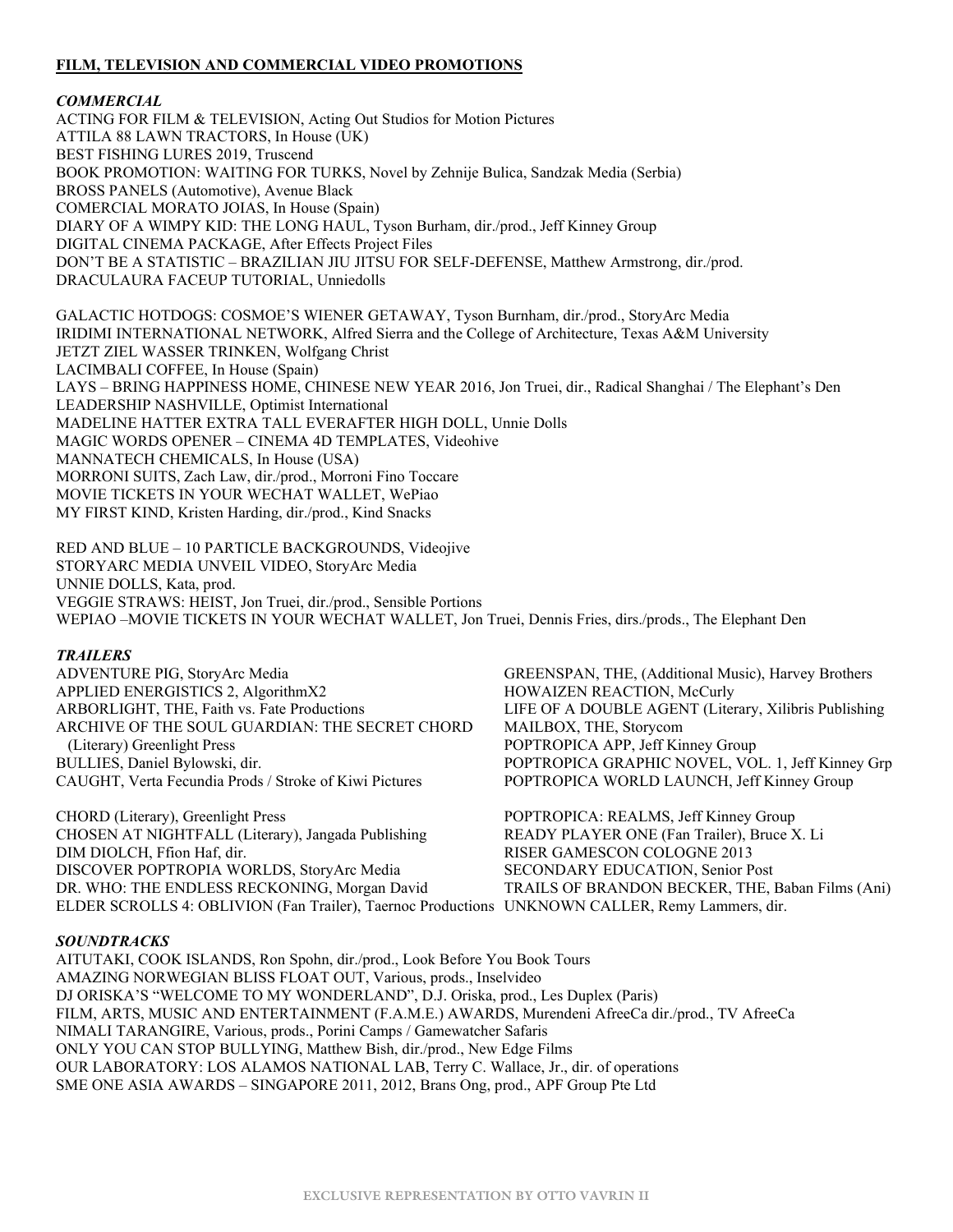#### **VIDEO GAMES**

ADVENTURE PIG, StoryArc Media M2, Roman Thousand ARCTIC DEFENSE, Pharaoh Games MINECRAFT MACHINIMAS (Soundtrack), That Slime ATMOSPHERE SLEEPING APP, Bart Henderson MONSTER FRONTIER (Theme), Little Giant Games CHORROL PLATEAU (Soundtrack) Taernoc Productions MONSTER LEGENDS (Additional Music), Social Point DRAGON CITY (Additional Music), Social Point POPTROPICA, StoryArc Media EDERON: ELDER GODS (Soundtracks), Mistermind POPTROPICA REALMS, Jeff Kinney Group<br>
EDERON: TIME WARP (Soundtrack), Mistermind POPTROPICA WORLDS, StoryArc Media EDERON: TIME WARP (Soundtrack), Mistermind

FALLOUT 4: ADVANCE COMBAT MUSIC (Additional Music) RAVAGERS OF TIME, John Eckhardt Nexus Mods MGB CORE 51 (Game – 2020), Bruits Studio SKY HACKER, Microsoft FOX FYRE, Armor Games (Additional Music), Armor Games SUNKEN WORLD (Additional Music), EvilKris GEMBRYO, East Bay Game Company SUPER PSTW ACTION RPG (Soundtrack), Rhete<br>HEART OF ICE, (Additional Music), Brain Flay, Games Nitro TANK TAKEOVER (Soundtrack), Pharaoh Games HEART OF ICE, (Additional Music), Brain Flay, Games Nitro HELL (Soundtrack), Hunted Cow Studios TURRET TAKEOVER (Soundtrack), Pharaoh Games HUNTER WITH KERALIS, THE (Theme) Expansive Worlds UNDERVERSE, Bart Henderson Group LEGENDS OF ETHERELL: ANTAVIA, SilverHelm Studios

#### **DISCOGRAPHY – SOUNDTRACKS AND SINGLES**

*An Awakening Night* (featuring Dan Volchock & Jeff Heim) *Poptropia, Vol. I* (Original Soundtrack Album) *Poptropia Realms* (Original Soundtrack Album) *Awkward Animal Medley Rest in Peace (for Lizzi) Bailey* (Original Soundtrack Album) *Secondary Education* (Original Soundtrack Album) *Caught* (Original Soundtrack Album) *Steel Wulf: Cyber Ninja* (Original Soundtrack Album) *Flash* (Original Soundtrack Album) *Underverse Online* (Original Soundtrack Album) *Greenspan, The* (Original Soundtrack Album) *2020 Countdown – 10 Tracks in 10 Days Inspirations, Vols. 1&II*

*Arborlight, The* (Original Soundtrack Album) *Poptropia Realms* (Original Soundtrack Album) *Village Theme (Dragon City) (Original Theme)* 

#### **CLASSICAL COMPOSITIONS (Non-exhaustive List)**

*Jazz Time*, performed in concert with Jazz Band *Prelude* in C, solo performance *Prevailing Winds*, performed by the University of New Hampshire (UNH) Brass Quintet *Reflection*, performed by Benjamin Tibbets at the UNH Student Composers Concert *Serenade for Strings*, performed by the UNH String Quintet at the UNH Student Composers Concert *Springtide*, performed in concert by Symphony Pro Musica *Suite for Trombone and Orchestra*, solo performance (with audio accompaniment) *Suite for Woodwind Quintet*, performed by the UNH Woodwind Quintet at the UNH Student Composers Concert

#### **PERFORMANCE IN CONCERT – THEATRICAL**

*Maestro, The*, Direction by Jim Vines, Galt House Hotel, Louisville, Kentucky *Museum*, Book by Tina Howe, directed by Deborah Kinghorn, Hennessy Theatre, Durham, New Hampshire

#### **PROFESSIONAL TRAINING**

Univ. of New Hampshire, Bachelor of Arts, Music Composition Berklee College of Music, Music Composition for Film & TV

#### **ACKNOWLEDGEMENT OF MR. HEIM'S WORK**

"I've always been a fan of the *Poptropica* game, and when they came out with background loop soundtracks, it just got better and better. But now it's on iTunes? Oh my gosh. The pure joy I have every time I listen to this makes me want to hug the composer. Seriously. It's so filled with emotion that perfectly captivates the mood of each island. Even if you don't know what the heck *Poptropica* is, you should totally buy this soundtrack, simply because it's so well written. It's purely a masterpiece. It honestly and truly is. That's my review."*—Indiga Official*

"We used one of Jeff's songs in a company video (*Our Laboratory: Los Alamos National Lab*). The video made everyone proud to work there, and it had an emotional impact on viewers because the quality of the accompanying music is exceptional."*— Terry C. Wallace, Jr., Director of Operations, Los Alamos National Lab (AudioJungle Review)*